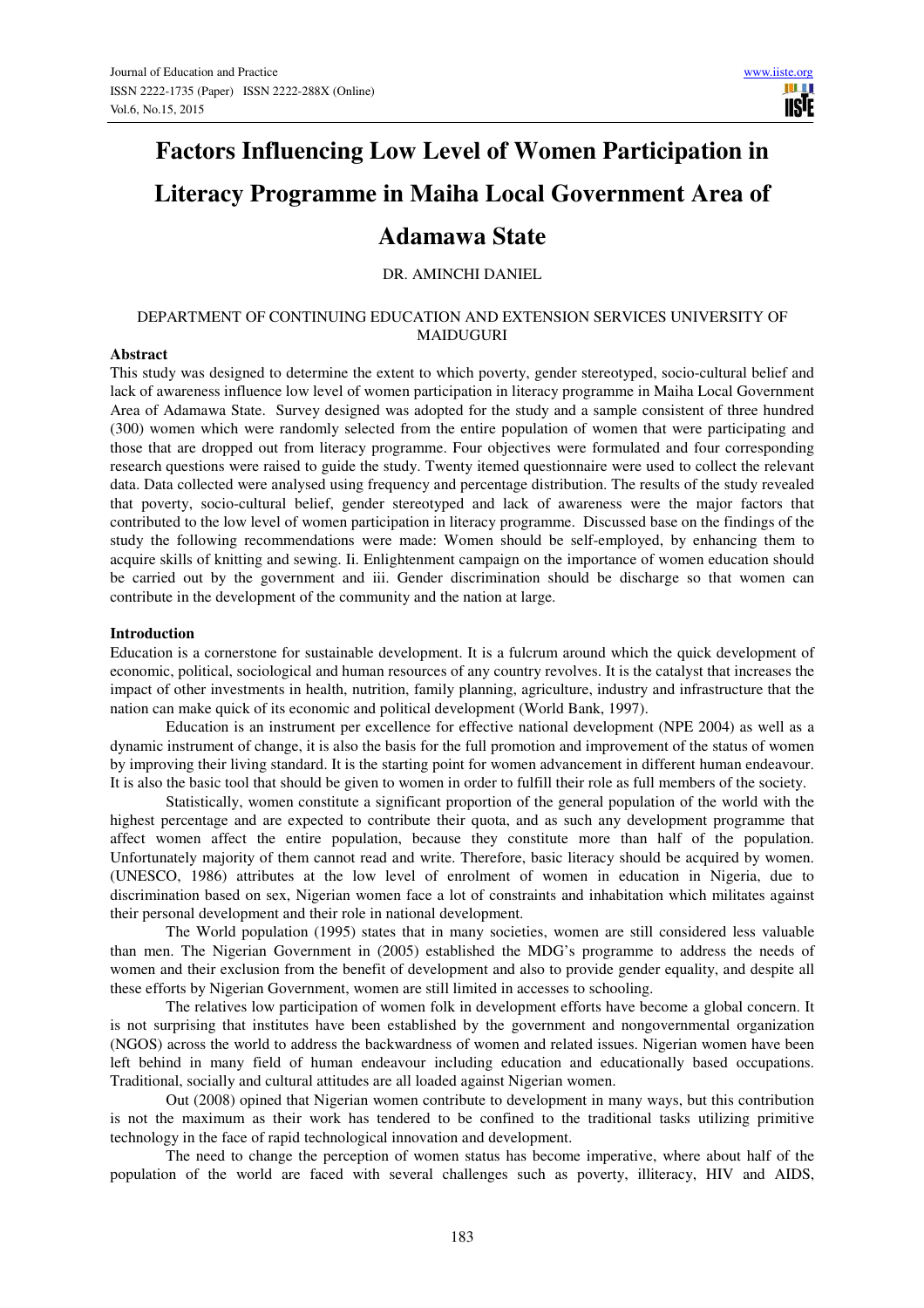environmental degradation, violent and conflict. Therefore Nigerian women as a group of social actors have tremendous capacity of human resources and if Nigerian government is to benefit from women's contribution, particular needs of women must be met to overcome the factors influencing their low level of participation in education and limiting their progress.

#### **Statement of the Problem**

 There are lots of socio-cultural factors hindering women participating in development efforts in the society, some of these factors stem from the patriarchal ideology of the society about women's roles and cultural beliefs which have created lots of backwardness of women by way of gender inequality, low level of education, poverty, family, domestic commitment, location and time of literacy programme being unsuitable. According to Kabeer in Agbalajobi (2008), gender inequality is one of the pervasive forms of inequality, because it is present in most society. Similarly, Odufawa and Dosumu (2008) emphasized that lack of education among women is a problem that hinders women contribution to societal development, as low educational and professional attainment render them poorly equipped mentally into the male dominated world of decision making and competition.

 Poverty is one of the major factor hindering women from participating in any educational programme. Women in Maiha Local Government area are restricted to many educational activities, this is because of the socio-cultural belief, low level of education and lack of awareness on the importance of women education. To them, educating a woman is a waste of resources, and so they prefer the women to stay at home because the role of a woman is always in the kitchen, even to fetch water is the duty of the male children and the male child is regarded as the superior in the house.

 As observed by the researcher, most of the women in Maiha local government especially in the rural areas are ignorant of the importance of women education because they believe their role is only at home, that's why as early as 12 years of age they will give out their female children's hand in marriage. And because of these, women are still the poorest in the world. Adeniran (2008), opined that women poverty is a violation of their human right to life and well being such as food, adequate housing and a safe healthy environment. Similarly Obbo (2005), as cited in Adeniran (2008), noted that HIV and AIDS epidemic has under scored that gender insensitive policies undermined development. Rufai (2005), claims that gender stereotyping based on the cultural belief are not in favour of women. Against this background, that the study is designed to assess the extent to which poverty, gender, socio-cultural and lack of awareness influence low level of women participation in basic literacy programme in Maiha local government area.

#### **Purpose of the Study**

- 1. The extent to which poverty influences low level of women participation in literacy programme.
- 2. The extent to which gender stereotype influences low level of women participation in basics literacy programme.
- 3. The extent to which socio-cultural belief influences low level of women participation in literacy programme.
- 4. The extent to which lack of awareness influence low level of women participation in literacy programme.

#### **Methodology**

A survey designed was adopted for the study. A survey is usually used to describe available or phenomena, established existence of its occurrence.

 The target population comprised all the women that were enrolled in basic literacy programme in the local government. Including those on the programme. The total sample size and those that dropped out of the literacy programme are consist of about three hundred (300) respondents were randomly selected. The study covered ten (10) literacy centres, in Mayo-Nguli, Bwade, Pakka, Kwabona, Matisimi, Pegin, Humbutudi, Vokuna, Kwalavaya and Bellel literacy centres. Thirty (30) respondents were picked from each centre 15 women, the programme and 15 dropped out to represent the women.

 Twenty (20) items questionnaire were designed by the researchers to solicit the information from the respondents tagged factors influencing low level of women participation in basic literacy programme. The questionnaire is divided into five (5) section A-E. Section A are items related to demographic characteristics of the respondents, section B are items related to poverty as a factor influencing low level of women participation. Section C: are items related to gender stereotype as a factor that influences low level of women participation. Section D: are items related to socio-cultural factor that influence low level of women participation in basic literacy programme. Section E contains lack of awareness influence low level of women participation in basic literacy programme. An introductory letter was collected from the department by the researchers, addressed to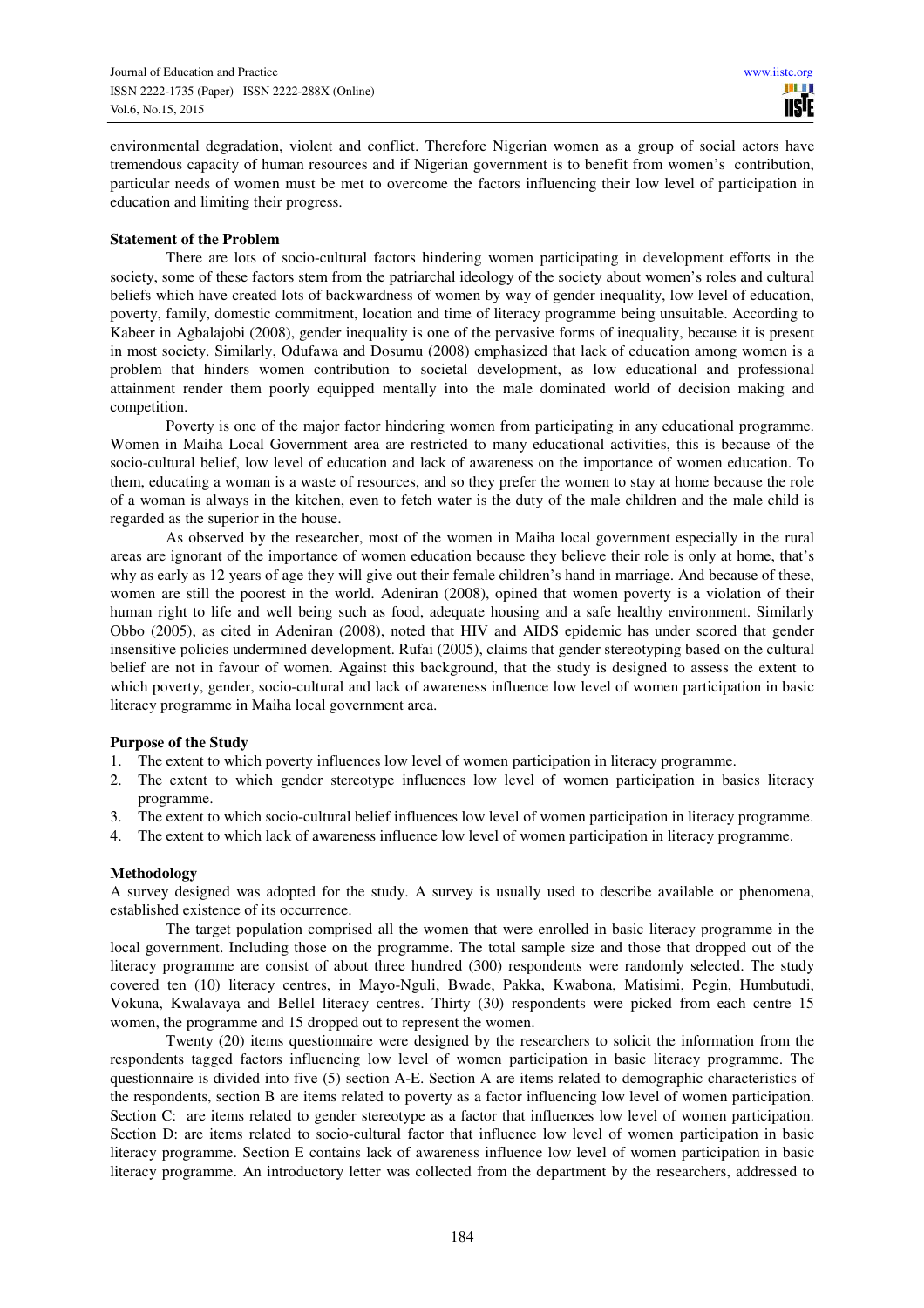zonal Adult education office of Maiha local government area of Adamawa State. Seeking permission to carry out a study on the factors influencing low level of women participation in basic literacy programme. The permission granted to the researcher, three hundred (300) copies of the questionnaires were distributed by the researcher and two research assistants. It took the researcher two (2) weeks to administer and to retrieve the adequately filled questionnaire. The researcher was able to retrieve all copies of the questionnaires. Because each of the 15 women were given 1 questionnaire to be filed by those women that were dropped from the programme and every women returned the questionnaire given to her.

 Four point type likert scales with responses ranging from strongly agreed, agreed disagreed and strongly disagreed.

 The questionnaire were given to the researcher's supervisor's and other experts in the field of measurement and evaluation for validation. Suggestion were made to drop some items and some were recasted. While in terms of reliability, the split half reliability technique was used in measuring the reliability instrument. The test scores of one half was correlated with those on the other half. The reliability coefficient was 0.72 and hence the instrument was found to be reliable.

# **Research Question :1**

To what extent does poverty influence low level of women participation in literacy programme? Table: 1.1 Frequency distribution of responses on poverty.

| S/N              | <b>Items</b>                                                                                                                                                               | No.<br>of 1        | <b>SA</b>         | $\mathbf{A}$     | DA               | <b>SD</b>       | $\mathcal{O}_0$ |
|------------------|----------------------------------------------------------------------------------------------------------------------------------------------------------------------------|--------------------|-------------------|------------------|------------------|-----------------|-----------------|
|                  |                                                                                                                                                                            | <b>Respondents</b> |                   |                  |                  |                 |                 |
| 1.               | Low income level is a factor that<br>influences low level of women<br>literacy<br>participation<br>in<br>programme                                                         | 300                | 153<br>(51%)      | 87<br>(29%)      | 54<br>(18%)      | 06(2%)          | 100             |
| 2.               | Lack of money to buy materials<br>for knitting and sewing and<br>sometimes to buy primers<br>influences low level of women<br>participation<br>literacy<br>in<br>programme | 300                | 190<br>$(63.3\%)$ | 66<br>(22%)      | 39<br>(13%)      | 05<br>$(1.7\%)$ | 100             |
| 3.               | Lack of money to pay fees as at<br>when it is due to discourages<br>women from participating in<br>literacy programme                                                      | 300                | 116<br>$(38.5\%)$ | 70<br>$(23.3\%)$ | 67<br>(22.3%)    | 47<br>(15.7%)   | 100             |
| 4.               | Lack of transport to and from<br>adult literacy centres influences<br>level<br>$\alpha$ f<br>low<br>women<br>participation<br>in<br>literacy<br>programme.                 | 300                | 135<br>(45%)      | 97<br>$(32.3\%)$ | 40<br>$(13.3\%)$ | 28<br>$(9.4\%)$ | 100             |
| $\mathfrak{I}$ . | with<br>Preoccupation<br>income<br>earning activities discourages<br>women from participating in<br>literacy education                                                     | 300                | 140<br>(46.7%     | 89<br>(29.7%)    | 50<br>$(16.7\%)$ | 21(7%)          | 100             |

Sources: Field work, 2012

Table 4.1.1 The result of the respondent on poverty as a factor that influence low level of women participation in literacy programme, item 1 shows that 51% of the respondent strongly agreed that low income influence low of women participation; 18% disagreed and 2% strongly disagreed. Item 2, 63.3% strongly agreed, 22% agreed, 13% disagreed and 1.7% strongly disagreed that of lack of money to buy materials and other items influence low level of women participation in literacy programme. Item 3, 38.7% of the respondents strongly agreed, 23.3% agreed, 22.3% disagreed and 15.7% strongly disagreed that lack of money to pay fees when it is due discourages women from participating in literacy programme. Item 4, 45% strongly agreed, 32.3% agreed, 13.3% disagreed and 9.4% strongly disagreed that lack of transport to and from adult literacy centres discourages low level of women participation with 63.3%

 Item 5, 46.7% strongly agreed, 29.7% agreed, 16.7% disagreed and 7% strongly disagreed that preoccupation with income activities influences low level of women participation in literacy programme. Majority of the respondents with 63.3% revealed that poverty is a factor that influences low level of women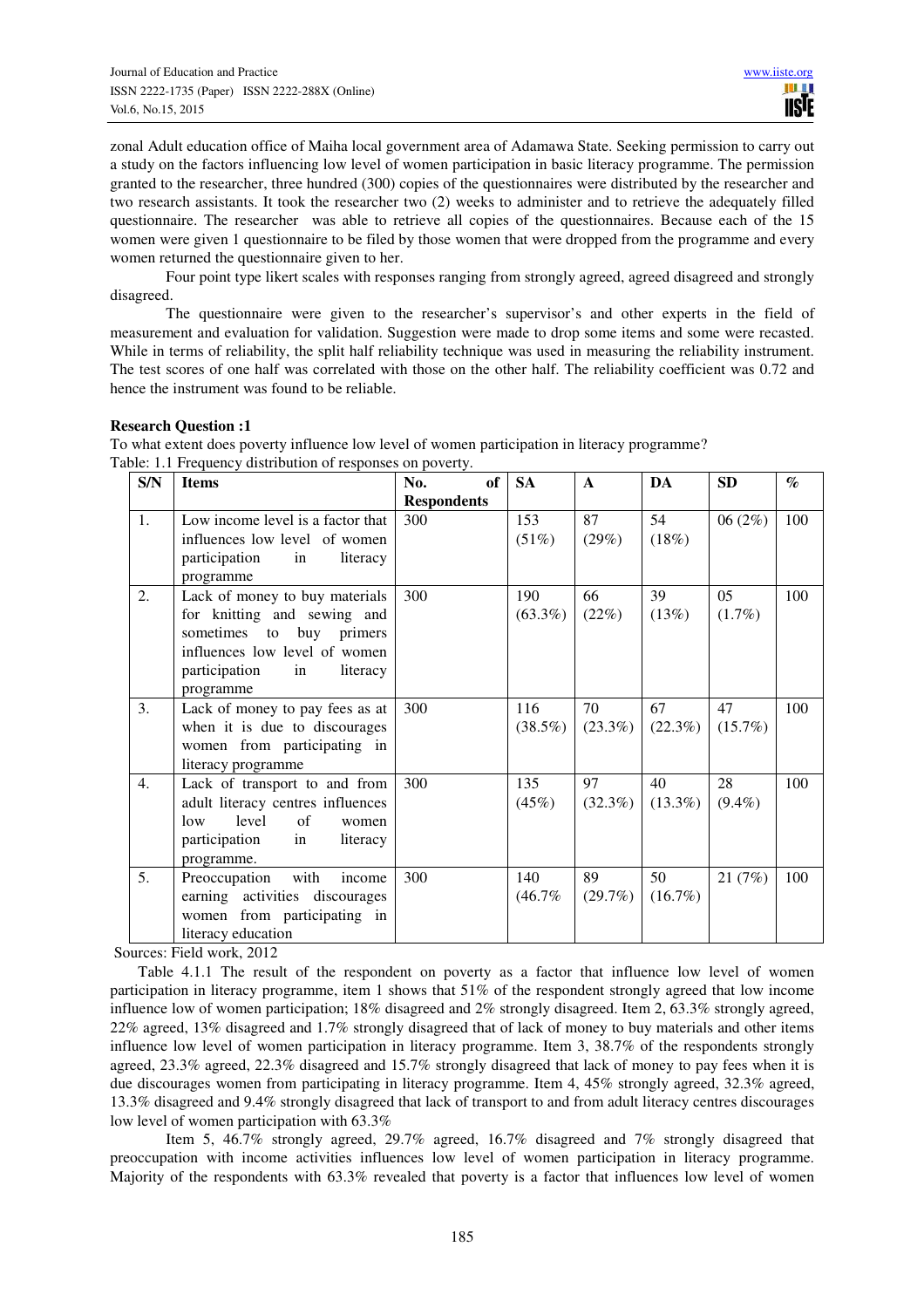participation in literacy programme.

#### **Research Question: 2**

To what extent does gender stereotyped influence low level of women participation in literacy programme. Table 2.2 Frequency and percentage distribution of responses on gender stereotype

| S/N | <b>Items</b>                  | of<br>No.          | <b>SA</b>  | A          | DA         | <b>SD</b>  | $\mathcal{G}_{\mathcal{O}}$ |
|-----|-------------------------------|--------------------|------------|------------|------------|------------|-----------------------------|
|     |                               | <b>Respondents</b> |            |            |            |            |                             |
| 1.  | The duty of a women to        | 300                | 133        | 87 (29%)   | 45 (14%)   | 35         | 100                         |
|     | produce children              |                    | $(44.3\%)$ |            |            | $(11.7\%)$ |                             |
| 2.  | Women place is in the         | 300                | 170        | 49         | 43         | 38         | 100                         |
|     | kitchen                       |                    | (56.7%     | $(16.3\%)$ | $(14.3\%)$ | (12.7%     |                             |
| 3.  | The work of a woman           | 300                | 144        | 95         | 52         | 09         | 100                         |
|     | should<br>be<br>within<br>the |                    | (48%)      | $(31.7\%)$ | $(17.3\%)$ | $(10.3\%)$ |                             |
|     | home                          |                    |            |            |            |            |                             |
| 4.  | remain<br>should<br>Women     | 300                | 76         | 121        | 53         | 50         | 100                         |
|     | indoors always                |                    | (25.3%     | $(40.3\%)$ | (17.7%)    | $(16.7\%)$ |                             |
| 5.  | The most important thing      | 300                | 132        | 86         | 43(14.3)   | 39 (13%)   | 100                         |
|     | for a woman is to take        |                    | (44%)      | (28.7%)    |            |            |                             |
|     | care of her children          |                    |            |            |            |            |                             |

Source: Field work, 2012

Table 4.1.2 shows that respondents gender stereotyped influences low level of women participation. Item 1, shows 44.3% strongly agreed, 29% agreed, 15% disagreed and 11.7% strongly disagreed that duty of a woman is to produce children. Item 2, 56.7% strongly agreed, 16.3% agreed, 14.3% disagreed and 12.7% strongly disagreed that women place is in the kitchen. Item 3, 48% strongly agreed, 31.7% agreed, 17.3% disagreed and 10.3% strongly disagreed that the work of a woman should be within the home. Item 4, 25.3% strongly agreed, 40.3% agreed; 17.7% disagreed and 16.7% strongly disagreed that women should remain indoors always. Item 5, 44% strongly agreed, 28.7% agreed, 14.3% disagreed and 13% strongly disagreed that the most important thing for women is to take care of her children.

Generally, gender stereotyped on item 3, shows that higher frequency on the place of women is in the kitchen with  $(56.7\%)$  while item 4, has the lowest frequency of  $(23.3\%)$ . The result therefore, revealed that gender stereotyped is a factor that influences low level of women participation in literacy programme with 56.7%.

# **Research Question: 3**

To what extent does socio-cultural belief influence low level of women participation in literacy programme?

| S/N | <b>Items</b>              | of<br>No.          | <b>SA</b>  | $\mathbf{A}$ | DA         | <b>SD</b>  | $\mathcal{G}_{\mathcal{O}}$ |
|-----|---------------------------|--------------------|------------|--------------|------------|------------|-----------------------------|
|     |                           | <b>Respondents</b> |            |              |            |            |                             |
| 1.  | Mixing women and men      | 300                | 153        | 86           | 55         | 06 $(2\%)$ | 100                         |
|     | the same class is<br>in   |                    | (51%)      | (28.7%       | $(18.3\%)$ |            |                             |
|     | against our culture       |                    |            |              |            |            |                             |
| 2.  | Literacy education will   | 300                | 166        | 69 (23%)     | 45(15%)    | 20 (6.7%)  | 100                         |
|     | make<br>be<br>women<br>to |                    | $(55.3\%)$ |              |            |            |                             |
|     | arrogant                  |                    |            |              |            |            |                             |
| 3.  | Literacy education makes  | 300                | 140        | 89           | 55         | 16         | 100                         |
|     | women to dislike having   |                    | (46.7%     | (29.7%)      | $(18.3\%)$ | $(5.3\%)$  |                             |
|     | many children             |                    |            |              |            |            |                             |
| 4.  | Literacy education makes  | 300                | 168        | 67           | 53         | 12(4%)     | 100                         |
|     | women to neglect their    |                    | (56%)      | $(22.3\%)$   | $(17.7\%)$ |            |                             |
|     | house duties              |                    |            |              |            |            |                             |
| 5.  | Literacy education makes  | 300                | 158        | 69 (23%)     | 45         | 28         | 100                         |
|     | women to go out of the    |                    | $(52.7\%)$ |              | $(15.9\%)$ | $(9.8\%)$  |                             |
|     | house frequency           |                    |            |              |            |            |                             |

Source: field work; 2012

Table 3: Illustrates the frequency and percentages of the respondents on socio-cultural belief. Item 1, show 51% strongly agreed, 28.7% agreed, 18.3% disagreed and 2% strongly disagreed that mixing men and women in the same class is against our culture. Item 2, 55.3% strongly agreed, 23% agreed, 15% disagreed and 6.7% strongly disagreed that the socio-cultural belief is a factor that influence low level of women participation. Item 3,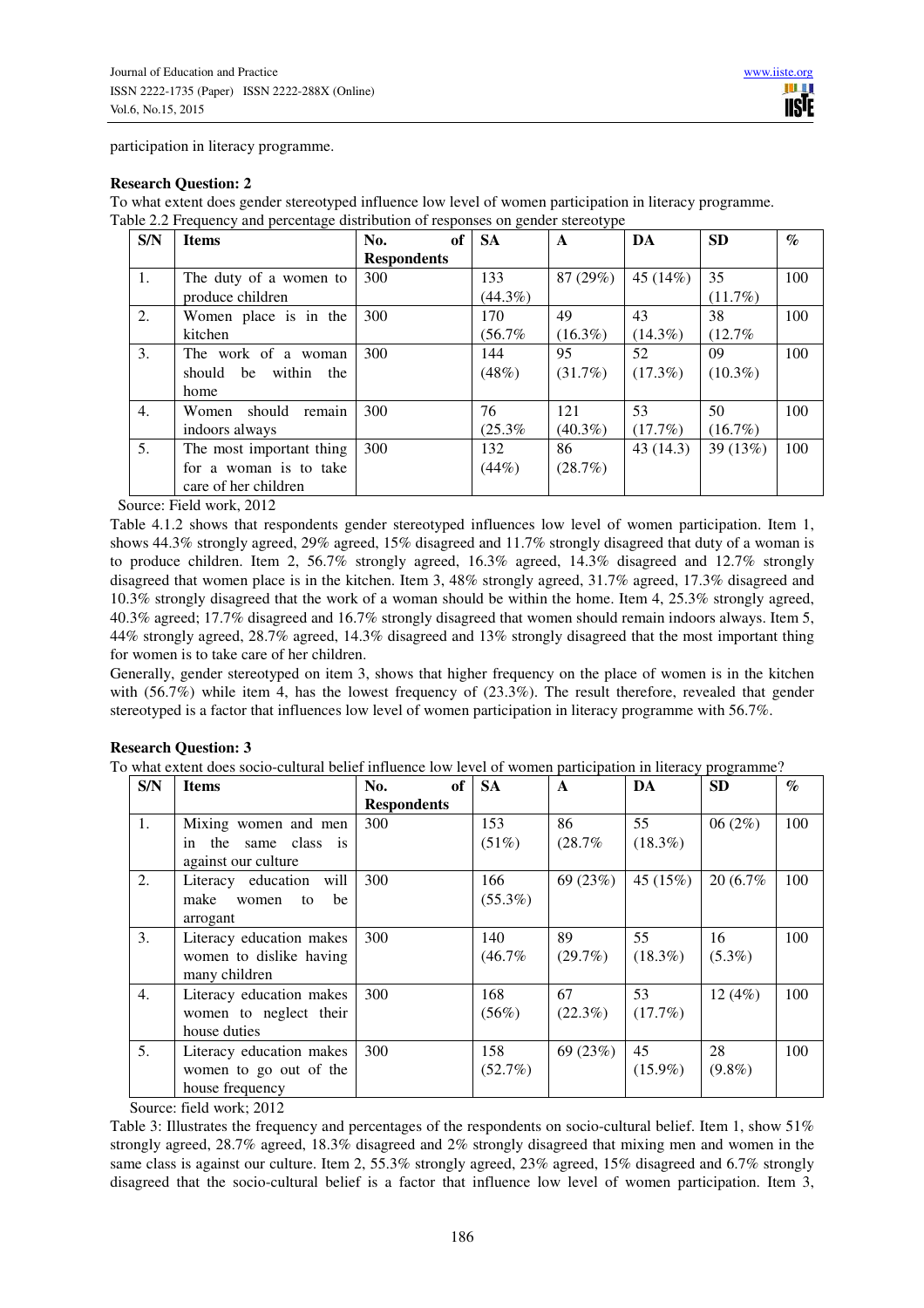46.7%strongly agreed, 29.7% agreed, 18.3% disagreed and 5.3% strongly disagreed that literacy education makes women to dislike having many children. Item 4, 56% strongly agreed, 22.3% agreed, 17.7% disagreed and 4% strongly disagreed that literacy education makes women to neglect their household duties. Item 5, 52.7% strongly agreed, 23% agreed, 15.9% disagreed and 9.8% strongly disagreed that socio-cultural belief influences low level of women participation in literacy programme. Therefore the socio-cultural factor is a factor that influences low level of women participation in literacy programme.

## **Research Question: 4**

To what extent does lack of awareness influence low level of women participation in literacy programme. Table 4.4 frequency and percentage distribution of responses on lack of awareness

| S/N              | <b>Items</b>                             | of<br>No.          | <b>SA</b>  | $\mathbf{A}$ | DA         | <b>SD</b>  | $\mathcal{G}_{\mathcal{O}}$ |
|------------------|------------------------------------------|--------------------|------------|--------------|------------|------------|-----------------------------|
|                  |                                          | <b>Respondents</b> |            |              |            |            |                             |
| 1.               | $\frac{1}{1}$<br>literacy<br>There<br>no | 300                | 170        | 43           | 49         | 38         | 100                         |
|                  | centres in my district                   |                    | $(56.7\%)$ | $(14.3\%)$   | $(16.3\%)$ | $(12.7\%)$ |                             |
| 2.               | $\frac{1}{1}$<br>literacy<br>There<br>no | 300                | 140        | 87 (29%)     | 55         | 18 $(6%)$  | 100                         |
|                  | suitable for<br>programme                |                    | $(46.7\%)$ |              | $(18.3\%)$ |            |                             |
|                  | women in my area                         |                    |            |              |            |            |                             |
| 3.               | I do not know any literacy               | 300                | 133        | 88 (29%)     | 41         | 38         | 100                         |
|                  | useful<br>programme<br>to                |                    | $(44.3\%)$ |              | $(13.7\%)$ | $(12.7\%)$ |                             |
|                  | women in my area                         |                    |            |              |            |            |                             |
| 4.               | I was told that literacy                 | 300                | 130        | 97           | 35         | 38         | 100                         |
|                  | education is for men only                |                    | (43.3%     | $(32.3\%)$   | (11.7%     | $(12.7\%)$ |                             |
| $\mathfrak{I}$ . | know<br>do not<br>how                    | 300                | 160        | 61           | 47         | 32         | 100                         |
|                  | education<br>literacy<br>can             |                    | $(53.3\%)$ | $(20.3\%)$   | $(15.7\%)$ | $(10.7\%)$ |                             |
|                  | improve my condition                     |                    |            |              |            |            |                             |

Source: field work 2012

Table 4.4 illustrates the frequency and percentage of responses on lack of awareness influence low level of women participation in literacy programme. The responses shows that item 1, 56.7% strongly agreed, 14.3% agreed, 16.3% disagreed, and 12.7% strongly disagreed that there is no literacy centre in my district. Item 2, shows that 46.7% strongly agreed, 29% agreed, 18.3% disagreed and 6% strongly disagreed that there is no literacy programme suitable for women in my area. Item 3, 44.3% strongly agreed, 29.3% agreed, 13.7% disagreed and 12.7% strongly disagreed that I do not know any literacy programme useful to women in my area. Item 4, shows 43.3% strongly agreed, 32.3% agreed, 11.7% disagreed, and 12.7% strongly disagreed that, I was told that literacy education is for men only. Item 5, shows that 53.3% strongly agreed, 20.3% agreed, 15.7% disagreed and 10.7% strongly disagreed that, I do not know how literacy education can improve my condition.

# **Discussion**

The purpose of the study was to find out to which extent does poverty, gender stereotyped, socio-cultural belief and lack of awareness influence low level of women participation in literacy programme. Data analysis carried out on table 1 shows that poverty contributes to low level of women participation in literacy programme. The findings agreed with Adeniran (2008) which remarked that poverty is a violation of women human right life and wellbeing such as food, adequate housing and a safe healthy environment.

The finding that also dealt with gender stereotyped shows that, it contribute to low level of women participation in literacy programme which also agreed with Umar (1996) who found that in most parts of the north, it is believed that the place of a women is in the kitchen and at home as bearing children and maintaining the welfare of the family are their major roles

Another finding also shows that socio-cultural belief influences low level of women education influences low level of women participation in any educational programme, which is confirmed with the study of Odufuwa and Dosumu (2008), that lack of education of women is a problem that hinders women contribution to societal development awareness, as low educational level and professional attainment render them poorly equipped mentally into male dominated world of decision making and competition.

# **Summary of the Major Findings**

The following are the major findings of the study;

- 1. Poverty influences low level of women participation in literacy with 63.3% of the factors.
- 2. Gender stereotyped affects women participation in literacy programme with 56.7%